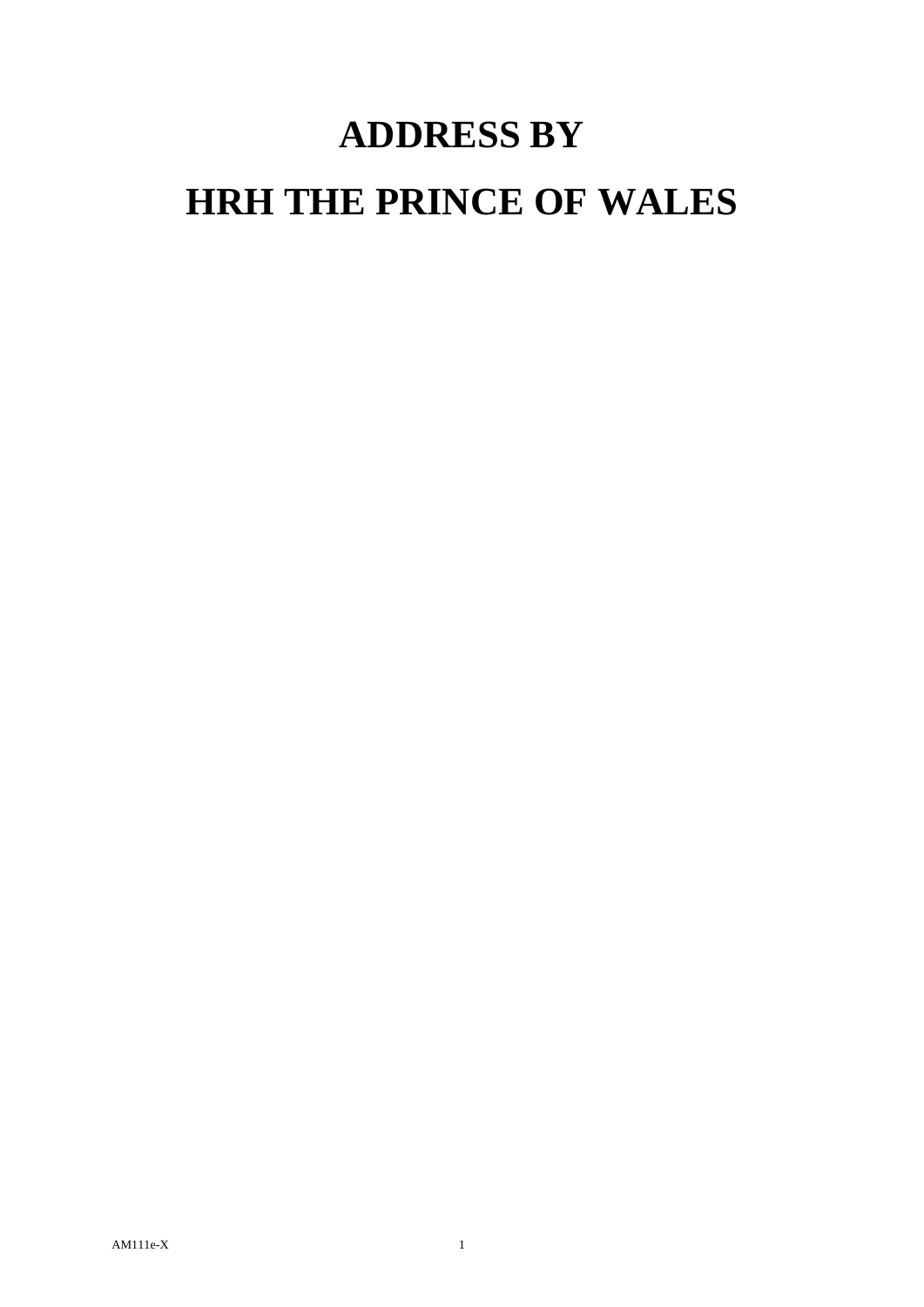## **EUROPEAN BANK FOR RECONSTRUCTION AND DEVELOPMENT ANNUAL MEETING 2020**

Ladies and gentlemen, it is most kind of you to have invited me to deliver this Special Address to the European Bank for Reconstruction and Development's 29<sup>th</sup> Annual Meeting, particularly as the E.B.R.D. is an institution which has been dedicated to the transition to sustainable markets ever since its founding nearly thirty years ago. Some of you may recall that when I opened your current headquarters in Exchange Square at the heart of the City of London all those years ago in 1993, I highlighted then the important role the E.B.R.D. had to play in "generating and sustaining the right momentum". Now, I need hardly say how encouraging it is to learn that in your vital work on the green economy it seems you may possibly have taken my words to heart…!

I know that there are many examples of the E.B.R.D., in collaboration with its partners, investing in resilient, low carbon economies through the private sector. One such example is the financing of the Benban solar plant, the largest in Africa, providing six million panels in the Egyptian desert to power one million homes. Another example is the E.B.R.D.'s Green City programme, to which more than forty cities have signed up, and which encourages private and public investment in water and wastewater, transport, energy efficiency in buildings and waste management. I hear that this programme is helping Tirana, the capital of Albania, to create a ring of urban forest around the city, in order to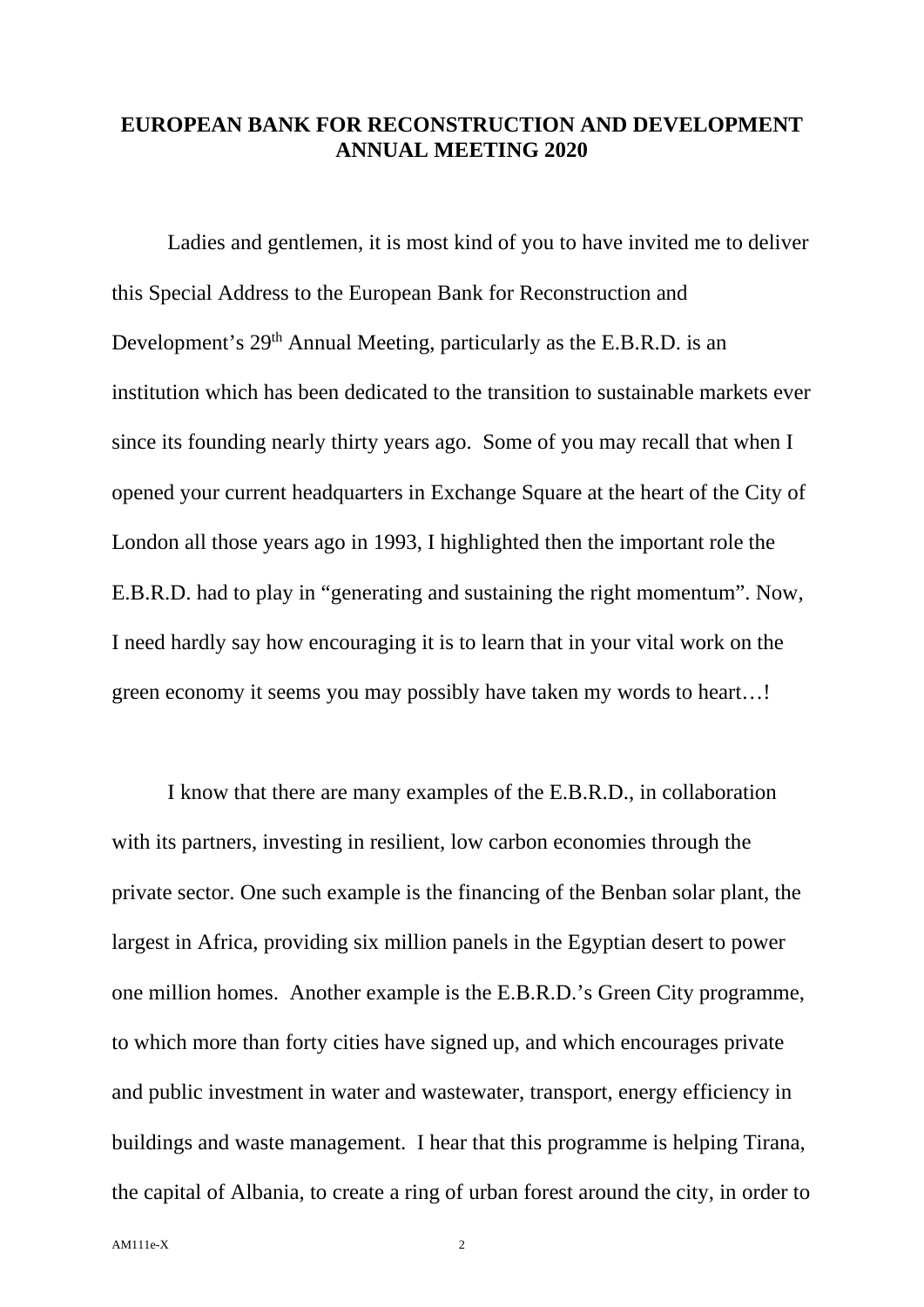use the power of Nature to manage water and flooding through green, rather than grey, infrastructure.

There are, of course, many more such examples, and I did just want to applaud, if I may, the E.B.R.D.'s intention to invest even more of its total business volume in the green economy. If I may, however, I really do want to encourage the Bank – and other business leaders and the E.B.R.D.'s shareholders – to be even more ambitious, and even more radical. This may not be the message you want to hear, but time is rapidly running out, believe you men, in which to make the long overdue changes that are so vital for our future.

The current pandemic exemplifies the devastating impact global threats can pose to human and economic wellbeing. As recent reports reaffirm, human induced climate change and industrial activities are destroying, degrading and fragmenting Nature at an unprecedented rate – affecting the life-sustaining systems on which we all depend.

As some of you may know by now, I have been trying to say for over forty years that we are testing our world to destruction and that this crisis has for far too long been decried, denigrated and denied. If we have the resolve to shift our trajectory, we must start now by bringing forward our net-zero target – I am afraid 2050 simply suggests we have room to delay. We do not. For my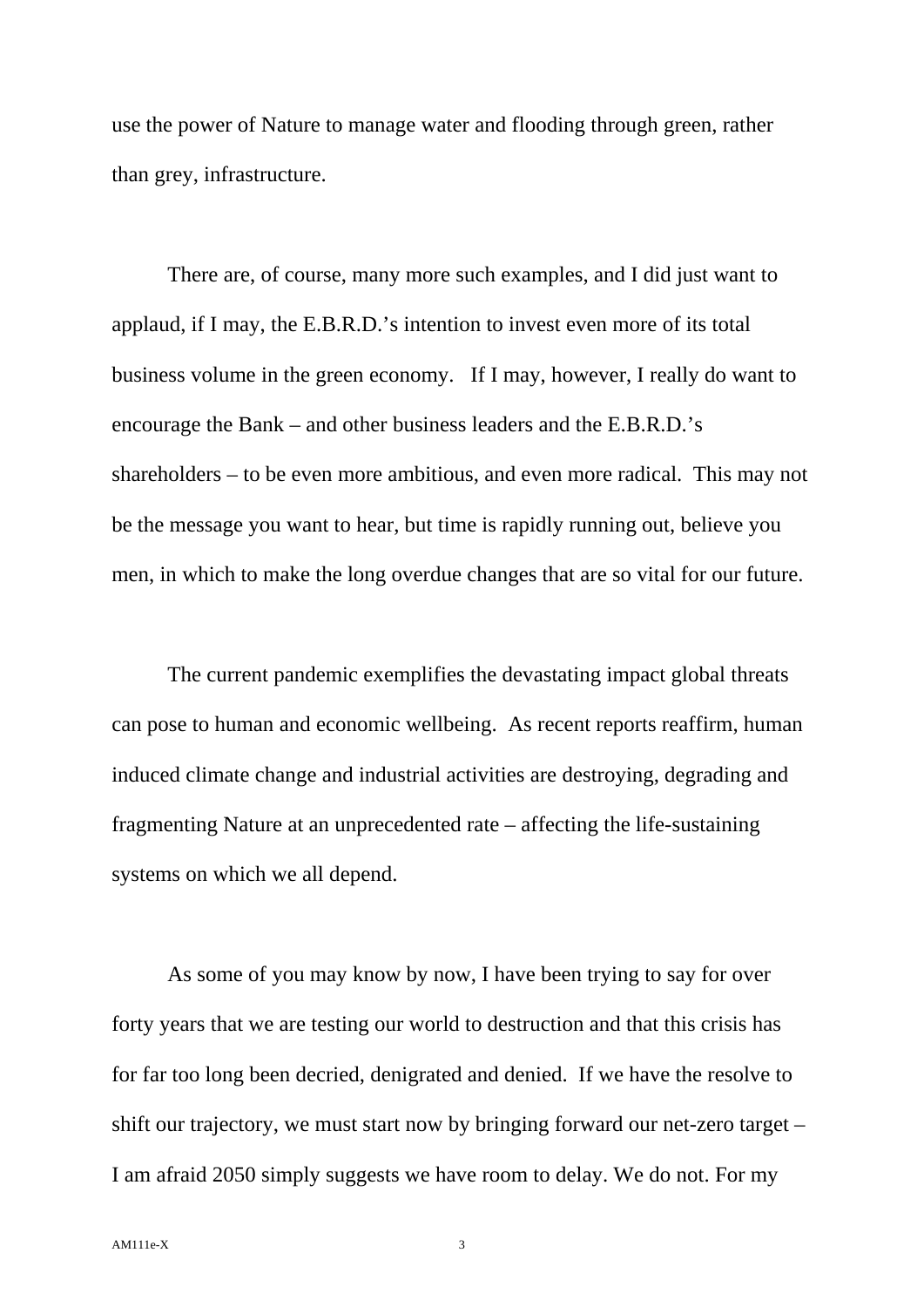part, through my Sustainable Markets Initiative and The Great Reset, I am working with 'Coalitions of the Willing' to identify and scale up solutions that aim to put Nature, people and planet at the heart of our economy. To accelerate these efforts, at the opening of Climate Week last month I called for a form of 'Marshall Plan for Nature, People and Planet' to advance a 'blue-green' recovery and set the course for a sustainable future rooted in a new economic model – in other words, a circular bioeconomy that puts Nature and the restoration of Natural Capital back at the centre of the entire process. Ladies and Gentlemen, International Financial Institutions and Development Banks such as the E.B.R.D. have an absolutely crucial role to play in this. After all, we know that it is not a lack of capital that is impeding our progress, but how we deploy it.

At a global systems level, as we consider the framework for a Marshalllike Plan, I believe there are six core levers that could accelerate our progress. These include:

Firstly – implementing effective and equitable carbon pricing – or the "polluter pays" principle – to accelerate de-carbonization by changing the behaviour of consumers, businesses and investors while unleashing innovation and generating revenues that can drive the green recovery.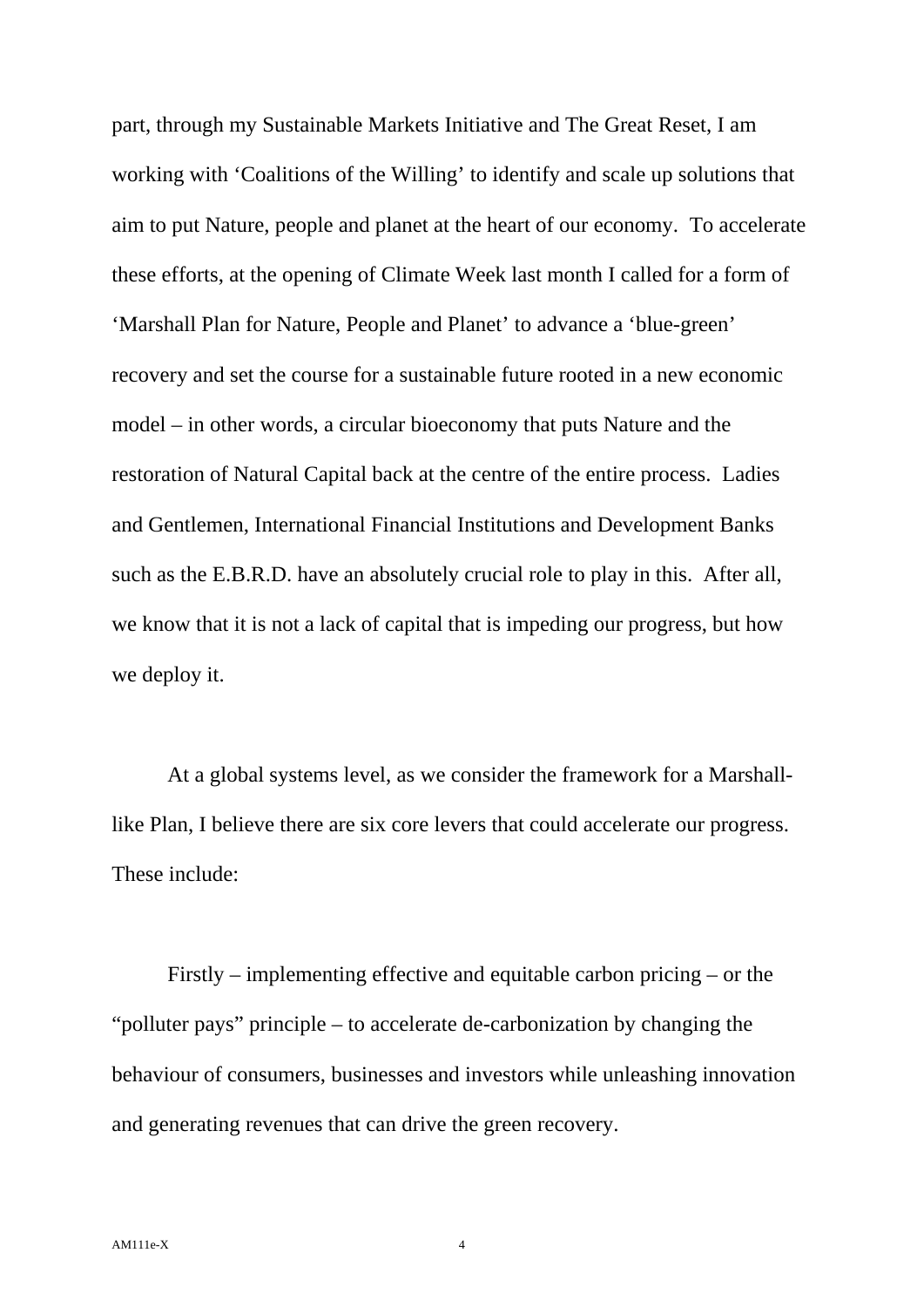Secondly – accelerating the development, implementation and scaling up of carbon capture, use and storage, both Nature-based and engineered, to help to buy us time, allowing us to rapidly draw down carbon emissions as we transition towards a net zero global economy. I fear, Ladies and Gentleman, there will simply never be an adequate reduction in carbon emissions without carbon-pricing and carbon capture.

Thirdly – establishing a credible and trusted global carbon offset market to connect well-meaning net zero offset efforts with credible and effective Nature-based and engineered solutions to reduce carbon emissions and restore biodiversity.

Fourthly – tackling perverse subsidies – such as those for fossil fuel, forestry, fisheries and agriculture – to transform the lives and livelihoods of millions of small farmers, landowners and fishermen, along with rural and coastal communities all around the world – this would further help to maintain food security and employment.

Fifthly – creating a recognized global ecosystem services market to incentivize farmers and landowners to increase and measure soil organic carbon, reduce greenhouse gas emissions and improve water quality and water use efficiency.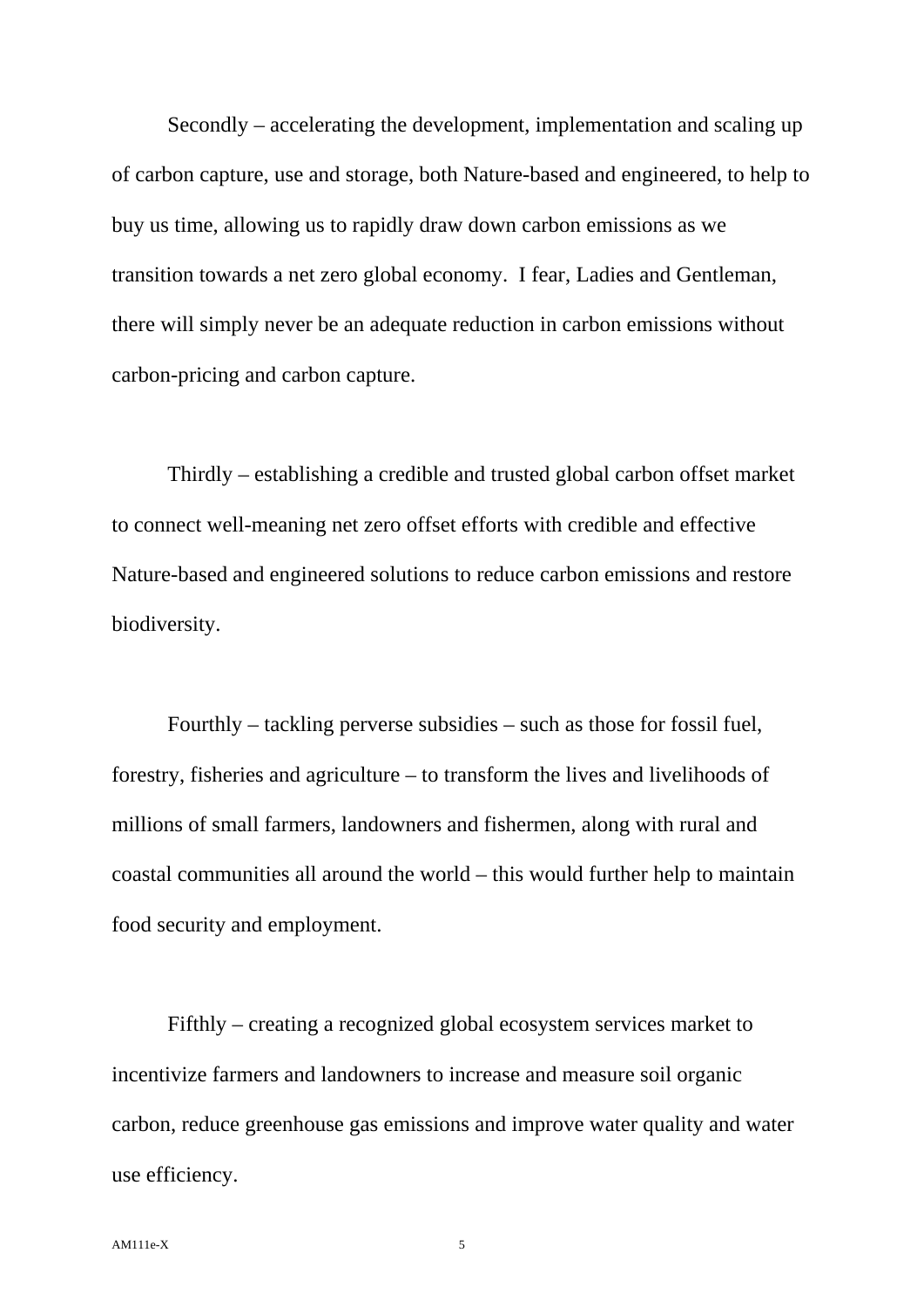Sixthly – advancing sustainable urbanism to tackle rapid urbanization while improving the urban-rural balance and protecting ecosystems, Natural Capital and food production.

All these measures would make a real difference in rapidly shifting our economy onto a more sustainable trajectory. Without them, we will fail in our overriding responsibility to future generations. Surely, we cannot just sit here and let this happen when we know what needs to be done – now? By working with Governments, industries, businesses and investors on their net zero roadmaps and economic transition priorities, we can align our efforts and our investments to achieve acceleration and scale. We have an incredible opportunity to create entirely new sustainable industries, products, services and supply chains. Moving together, with clear roadmaps, we can create efficiencies and economies of scale that will allow us to leapfrog our collective progress and accelerate our transition.

In order to accelerate the restoration of biodiversity and Nature's ecosystems in the short time left to us, it will be essential to target coordinated and globally trusted carbon-offsetting funds from the entire private sector to the recovery of Natural Capital and the reduction of carbon emissions. Similarly, to buy us crucial time as we transition, Carbon Capture, Use and Storage will be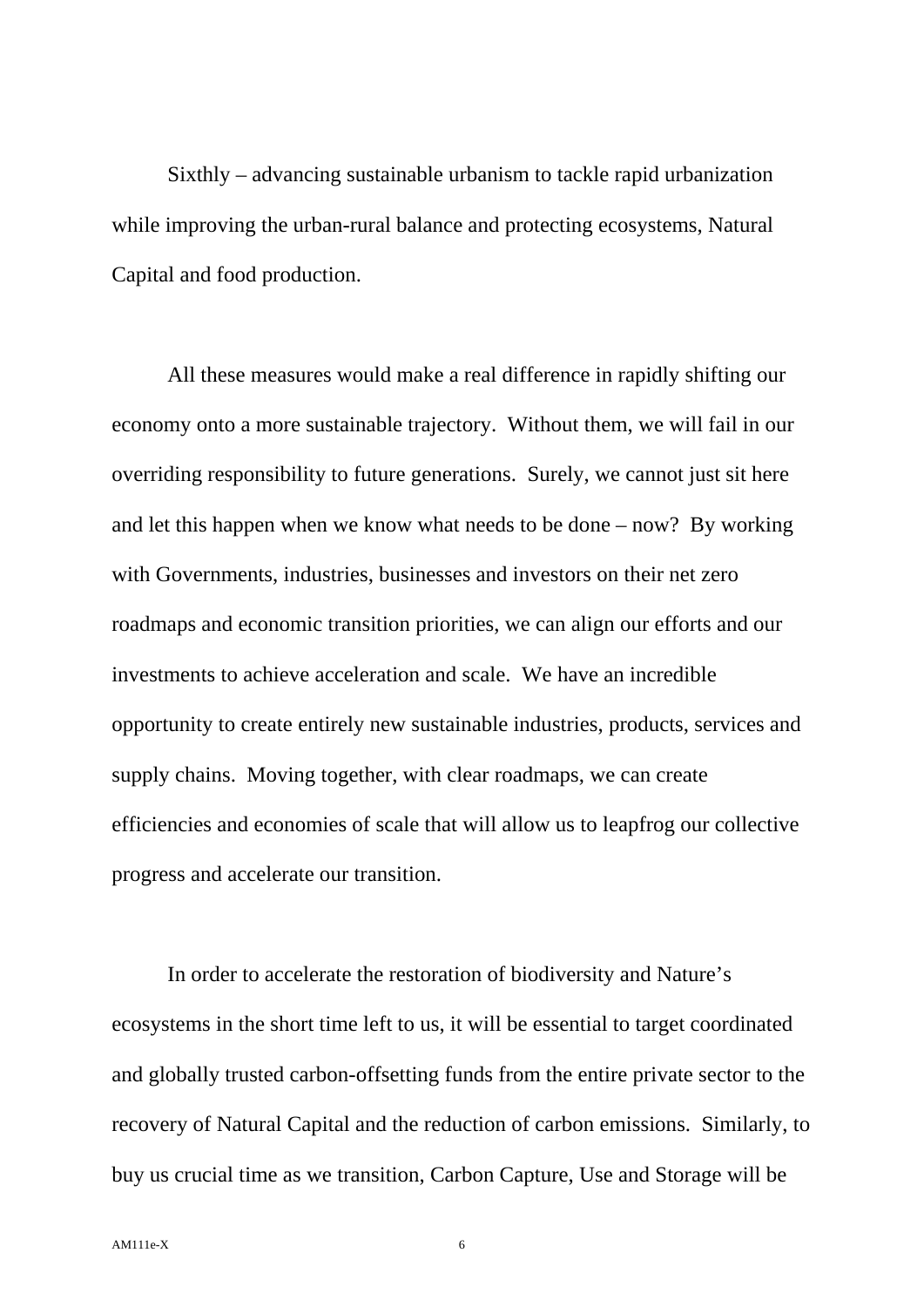utterly vital if we are to draw down on the excess of carbon that needs to be and must be, removed from the atmosphere. We will not win the battle otherwise…

To have the impact required, we must also think at scale. Global mega projects such as '30% by 2030', the Great Green Wall, Africa 100, the 20x20 Initiative in South America and many others, have the potential not only to improve natural capital, but also to increase opportunities in the green economy while improving sustainable jobs, livelihoods and local economic growth.

We must also take rapid and robust action to reverse perverse subsidies and improve incentives for sustainable alternatives. Re-orientating economic subsidies, financial incentives and regulations can have a dramatic and transformative effect on our market systems. Public policy, therefore, has a critical role to play – particularly, if I may say so, in the development of an effective, equitable form of carbon-pricing – perhaps one based on a "Citizen Dividend" model – which could unlock a huge flow of investment into zero carbon technologies currently seen as uneconomic, as well as providing the wherewithal for a green recovery and enhanced employment opportunities on a global scale.

Ladies and Gentlemen, achieving a sustainable future is the growth story of our time and can, in fact, fuel our post-pandemic recovery in a way that pays